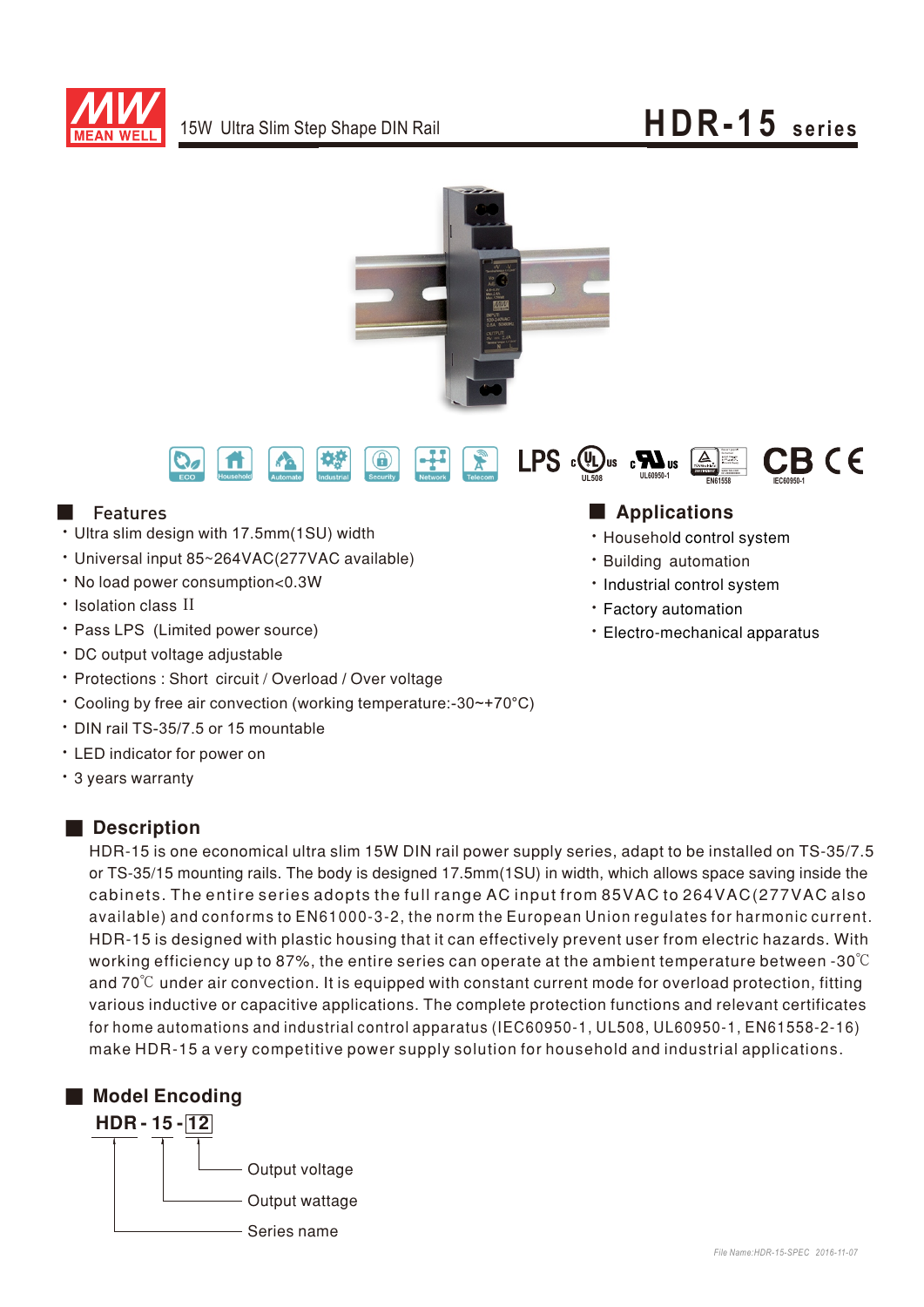

#### **SPECIFICATION**

| <b>MODEL</b>                                  |                                                                                                                                                                                                                                                                                                                                                                                                                                                                                                                                                                                                                                                                                                                                                                                                                                                                                         | <b>HDR-15-5</b>                                                                                               | HDR-15-12                                                      | <b>HDR-15-15</b>                                                                                     | <b>HDR-15-24</b>                                                                   | <b>HDR-15-48</b>                                   |  |
|-----------------------------------------------|-----------------------------------------------------------------------------------------------------------------------------------------------------------------------------------------------------------------------------------------------------------------------------------------------------------------------------------------------------------------------------------------------------------------------------------------------------------------------------------------------------------------------------------------------------------------------------------------------------------------------------------------------------------------------------------------------------------------------------------------------------------------------------------------------------------------------------------------------------------------------------------------|---------------------------------------------------------------------------------------------------------------|----------------------------------------------------------------|------------------------------------------------------------------------------------------------------|------------------------------------------------------------------------------------|----------------------------------------------------|--|
|                                               | <b>DC VOLTAGE</b>                                                                                                                                                                                                                                                                                                                                                                                                                                                                                                                                                                                                                                                                                                                                                                                                                                                                       | 5V                                                                                                            | 12V                                                            | 15V                                                                                                  | <b>24V</b>                                                                         | 48V                                                |  |
|                                               | <b>RATED CURRENT</b>                                                                                                                                                                                                                                                                                                                                                                                                                                                                                                                                                                                                                                                                                                                                                                                                                                                                    | 2.4A                                                                                                          | 1.25A                                                          | 1A                                                                                                   | 0.63A                                                                              | 0.32A                                              |  |
|                                               | <b>CURRENT RANGE</b>                                                                                                                                                                                                                                                                                                                                                                                                                                                                                                                                                                                                                                                                                                                                                                                                                                                                    | $0 - 2.4A$                                                                                                    | $0 - 1.25A$                                                    | $0 \sim 1A$                                                                                          | $0 - 0.63A$                                                                        | $0 - 0.32A$                                        |  |
|                                               | <b>RATED POWER</b>                                                                                                                                                                                                                                                                                                                                                                                                                                                                                                                                                                                                                                                                                                                                                                                                                                                                      | <b>12W</b>                                                                                                    | <b>15W</b>                                                     | <b>15W</b>                                                                                           | 15.2W                                                                              | 15.4W                                              |  |
|                                               | RIPPLE & NOISE (max.) Note.2 80mVp-p                                                                                                                                                                                                                                                                                                                                                                                                                                                                                                                                                                                                                                                                                                                                                                                                                                                    |                                                                                                               | 120mVp-p                                                       | 120mVp-p                                                                                             | $150mVp-p$                                                                         | 240mVp-p                                           |  |
| <b>OUTPUT</b>                                 | <b>VOLTAGE ADJ. RANGE</b>                                                                                                                                                                                                                                                                                                                                                                                                                                                                                                                                                                                                                                                                                                                                                                                                                                                               | $4.5 - 5.5V$                                                                                                  | $10.8 - 13.8V$                                                 | $13.5 - 18V$                                                                                         | $21.6 - 29V$                                                                       | $43.2 \sim 55.2V$                                  |  |
|                                               | <b>VOLTAGE TOLERANCE Note.3</b>                                                                                                                                                                                                                                                                                                                                                                                                                                                                                                                                                                                                                                                                                                                                                                                                                                                         | ±2.0%                                                                                                         | ±1.0%                                                          | ±1.0%                                                                                                | ±1.0%                                                                              | ±1.0%                                              |  |
|                                               | <b>LINE REGULATION</b>                                                                                                                                                                                                                                                                                                                                                                                                                                                                                                                                                                                                                                                                                                                                                                                                                                                                  | ±1.0%                                                                                                         | ±1.0%                                                          | ±1.0%                                                                                                | ±1.0%                                                                              | ±1.0%                                              |  |
|                                               | <b>LOAD REGULATION</b>                                                                                                                                                                                                                                                                                                                                                                                                                                                                                                                                                                                                                                                                                                                                                                                                                                                                  | ±1.0%                                                                                                         | ±1.0%                                                          | ±1.0%                                                                                                | ±1.0%                                                                              | ±1.0%                                              |  |
|                                               | <b>SETUP, RISE TIME</b>                                                                                                                                                                                                                                                                                                                                                                                                                                                                                                                                                                                                                                                                                                                                                                                                                                                                 |                                                                                                               | 2000ms, 80ms/230VAC 2000ms, 80ms/115VAC at full load           |                                                                                                      |                                                                                    |                                                    |  |
|                                               | <b>HOLD UP TIME (Typ.)</b>                                                                                                                                                                                                                                                                                                                                                                                                                                                                                                                                                                                                                                                                                                                                                                                                                                                              | 12ms/115VAC at full load<br>30ms/230VAC                                                                       |                                                                |                                                                                                      |                                                                                    |                                                    |  |
|                                               | <b>VOLTAGE RANGE</b>                                                                                                                                                                                                                                                                                                                                                                                                                                                                                                                                                                                                                                                                                                                                                                                                                                                                    | 85~264VAC (277VAC available)<br>120 ~ 370VDC (390VDC available)                                               |                                                                |                                                                                                      |                                                                                    |                                                    |  |
|                                               | <b>FREQUENCY RANGE</b>                                                                                                                                                                                                                                                                                                                                                                                                                                                                                                                                                                                                                                                                                                                                                                                                                                                                  | $47 \sim 63$ Hz                                                                                               |                                                                |                                                                                                      |                                                                                    |                                                    |  |
| <b>INPUT</b>                                  | <b>EFFICIENCY (Typ.)</b>                                                                                                                                                                                                                                                                                                                                                                                                                                                                                                                                                                                                                                                                                                                                                                                                                                                                | 80%                                                                                                           | 85%                                                            | 85.5%                                                                                                | 86%                                                                                | 87%                                                |  |
|                                               | <b>AC CURRENT (Typ.)</b>                                                                                                                                                                                                                                                                                                                                                                                                                                                                                                                                                                                                                                                                                                                                                                                                                                                                | 0.5A/115VAC                                                                                                   | 0.25A/230VAC                                                   |                                                                                                      |                                                                                    |                                                    |  |
|                                               | <b>INRUSH CURRENT (Typ.)</b>                                                                                                                                                                                                                                                                                                                                                                                                                                                                                                                                                                                                                                                                                                                                                                                                                                                            | COLD START 25A/115VAC<br>45A/230VAC                                                                           |                                                                |                                                                                                      |                                                                                    |                                                    |  |
|                                               | <b>OVERLOAD</b><br>Note.4                                                                                                                                                                                                                                                                                                                                                                                                                                                                                                                                                                                                                                                                                                                                                                                                                                                               | 110 $\sim$ 145% rated output power                                                                            |                                                                |                                                                                                      |                                                                                    |                                                    |  |
|                                               |                                                                                                                                                                                                                                                                                                                                                                                                                                                                                                                                                                                                                                                                                                                                                                                                                                                                                         |                                                                                                               |                                                                | Protection type : Constant current limiting, recovers automatically after fault condition is removed |                                                                                    |                                                    |  |
| <b>PROTECTION</b>                             |                                                                                                                                                                                                                                                                                                                                                                                                                                                                                                                                                                                                                                                                                                                                                                                                                                                                                         | $5.75 - 6.75V$                                                                                                | $14.2 - 16.2V$                                                 | $18.8 - 22.5V$                                                                                       | $30 - 36V$                                                                         | $56.5 - 64.8V$                                     |  |
|                                               | <b>OVER VOLTAGE</b>                                                                                                                                                                                                                                                                                                                                                                                                                                                                                                                                                                                                                                                                                                                                                                                                                                                                     |                                                                                                               | Protection type: Shut off o/p voltage, clamping by zener diode |                                                                                                      |                                                                                    |                                                    |  |
| <b>ENVIRONMENT</b>                            | WORKING TEMP.                                                                                                                                                                                                                                                                                                                                                                                                                                                                                                                                                                                                                                                                                                                                                                                                                                                                           | $-30 \sim +70^{\circ}$ (Refer to "Derating Curve")                                                            |                                                                |                                                                                                      |                                                                                    |                                                    |  |
|                                               | <b>WORKING HUMIDITY</b>                                                                                                                                                                                                                                                                                                                                                                                                                                                                                                                                                                                                                                                                                                                                                                                                                                                                 | 20~90% RH non-condensing                                                                                      |                                                                |                                                                                                      |                                                                                    |                                                    |  |
|                                               | <b>STORAGE TEMP., HUMIDITY</b>                                                                                                                                                                                                                                                                                                                                                                                                                                                                                                                                                                                                                                                                                                                                                                                                                                                          | $-40 \sim +85^{\circ}$ C, 10 ~ 95% RH non-condensing                                                          |                                                                |                                                                                                      |                                                                                    |                                                    |  |
|                                               | <b>TEMP. COEFFICIENT</b>                                                                                                                                                                                                                                                                                                                                                                                                                                                                                                                                                                                                                                                                                                                                                                                                                                                                | $\pm$ 0.03%/°C (0 ~ 50°C) RH non-condensing                                                                   |                                                                |                                                                                                      |                                                                                    |                                                    |  |
|                                               | <b>VIBRATION</b>                                                                                                                                                                                                                                                                                                                                                                                                                                                                                                                                                                                                                                                                                                                                                                                                                                                                        | 10 ~ 500Hz, 2G 10min./1cycle, period for 60min. each along X, Y, Z axes; Mounting: Compliance to IEC60068-2-6 |                                                                |                                                                                                      |                                                                                    |                                                    |  |
|                                               | <b>OPERATING ALTITUDE</b>                                                                                                                                                                                                                                                                                                                                                                                                                                                                                                                                                                                                                                                                                                                                                                                                                                                               | 2000 meters                                                                                                   |                                                                |                                                                                                      |                                                                                    |                                                    |  |
| <b>SAFETY &amp;</b><br><b>EMC</b><br>(Note 5) | <b>SAFETY STANDARDS</b>                                                                                                                                                                                                                                                                                                                                                                                                                                                                                                                                                                                                                                                                                                                                                                                                                                                                 | UL60950-1, UL508, TUV EN61558-2-16, IEC60950-1 approved; Design refer to EN50178, TUV EN60950-1               |                                                                |                                                                                                      |                                                                                    |                                                    |  |
|                                               | <b>WITHSTAND VOLTAGE</b>                                                                                                                                                                                                                                                                                                                                                                                                                                                                                                                                                                                                                                                                                                                                                                                                                                                                | I/P-O/P:3KVAC                                                                                                 |                                                                |                                                                                                      |                                                                                    |                                                    |  |
|                                               | <b>ISOLATION RESISTANCE</b>                                                                                                                                                                                                                                                                                                                                                                                                                                                                                                                                                                                                                                                                                                                                                                                                                                                             | I/P-O/P:100M Ohms / 500VDC / 25°C/70% RH                                                                      |                                                                |                                                                                                      |                                                                                    |                                                    |  |
|                                               | <b>EMC EMISSION</b><br><b>EMC IMMUNITY</b>                                                                                                                                                                                                                                                                                                                                                                                                                                                                                                                                                                                                                                                                                                                                                                                                                                              | <b>Standard</b><br><b>Parameter</b>                                                                           |                                                                |                                                                                                      | <b>Test Level / Note</b>                                                           |                                                    |  |
|                                               |                                                                                                                                                                                                                                                                                                                                                                                                                                                                                                                                                                                                                                                                                                                                                                                                                                                                                         | Conducted                                                                                                     | EN55032(CISPR32)                                               |                                                                                                      | Class B                                                                            |                                                    |  |
|                                               |                                                                                                                                                                                                                                                                                                                                                                                                                                                                                                                                                                                                                                                                                                                                                                                                                                                                                         | Radiated                                                                                                      |                                                                | EN55032(CISPR32)                                                                                     |                                                                                    | Class B                                            |  |
|                                               |                                                                                                                                                                                                                                                                                                                                                                                                                                                                                                                                                                                                                                                                                                                                                                                                                                                                                         | Harmonic Current                                                                                              | EN61000-3-2                                                    |                                                                                                      | Class A                                                                            |                                                    |  |
|                                               |                                                                                                                                                                                                                                                                                                                                                                                                                                                                                                                                                                                                                                                                                                                                                                                                                                                                                         | Voltage Flicker<br>EN61000-3-3                                                                                |                                                                | -------                                                                                              |                                                                                    |                                                    |  |
|                                               |                                                                                                                                                                                                                                                                                                                                                                                                                                                                                                                                                                                                                                                                                                                                                                                                                                                                                         | EN55024, EN55035, EN61000-6-2, EN61204-3                                                                      |                                                                |                                                                                                      |                                                                                    |                                                    |  |
|                                               |                                                                                                                                                                                                                                                                                                                                                                                                                                                                                                                                                                                                                                                                                                                                                                                                                                                                                         | <b>Test Level /Note</b><br><b>Standard</b><br>Parameter                                                       |                                                                |                                                                                                      |                                                                                    |                                                    |  |
|                                               |                                                                                                                                                                                                                                                                                                                                                                                                                                                                                                                                                                                                                                                                                                                                                                                                                                                                                         | <b>ESD</b>                                                                                                    | EN61000-4-2                                                    |                                                                                                      |                                                                                    | Level 3, 8KV air; Level 2, 4KV contact, criteria A |  |
|                                               |                                                                                                                                                                                                                                                                                                                                                                                                                                                                                                                                                                                                                                                                                                                                                                                                                                                                                         | Radiated Susceptibility                                                                                       | EN61000-4-3                                                    |                                                                                                      |                                                                                    | Level 3, criteria A                                |  |
|                                               |                                                                                                                                                                                                                                                                                                                                                                                                                                                                                                                                                                                                                                                                                                                                                                                                                                                                                         | EFT/Burest                                                                                                    | EN61000-4-4                                                    |                                                                                                      |                                                                                    | Level 3, criteria A                                |  |
|                                               |                                                                                                                                                                                                                                                                                                                                                                                                                                                                                                                                                                                                                                                                                                                                                                                                                                                                                         | Surge                                                                                                         | EN61000-4-5                                                    |                                                                                                      | Level 4,2KV/L-N, criteria A                                                        |                                                    |  |
|                                               |                                                                                                                                                                                                                                                                                                                                                                                                                                                                                                                                                                                                                                                                                                                                                                                                                                                                                         | EN61000-4-6<br>Conducted                                                                                      |                                                                |                                                                                                      | Level 3, criteria A                                                                |                                                    |  |
|                                               |                                                                                                                                                                                                                                                                                                                                                                                                                                                                                                                                                                                                                                                                                                                                                                                                                                                                                         | Magnetic Field                                                                                                | EN61000-4-8                                                    |                                                                                                      | Level 4, criteria A                                                                |                                                    |  |
|                                               |                                                                                                                                                                                                                                                                                                                                                                                                                                                                                                                                                                                                                                                                                                                                                                                                                                                                                         | EN61000-4-11<br>Voltage Dips and interruptions                                                                |                                                                |                                                                                                      | $>$ 95% dip 0. 5 periods, 30% dip 25 periods,<br>$>$ 95% interruptions 250 periods |                                                    |  |
|                                               | <b>MTBF</b>                                                                                                                                                                                                                                                                                                                                                                                                                                                                                                                                                                                                                                                                                                                                                                                                                                                                             | MIL-HDBK-217F (25°C)<br>1166K hrs min.                                                                        |                                                                |                                                                                                      |                                                                                    |                                                    |  |
| <b>OTHERS</b>                                 | <b>DIMENSION</b>                                                                                                                                                                                                                                                                                                                                                                                                                                                                                                                                                                                                                                                                                                                                                                                                                                                                        | 17.5*90*54.5mm (W*H*D)                                                                                        |                                                                |                                                                                                      |                                                                                    |                                                    |  |
|                                               | <b>PACKING</b>                                                                                                                                                                                                                                                                                                                                                                                                                                                                                                                                                                                                                                                                                                                                                                                                                                                                          | 78g;160pcs/13.5Kg/1.19CUFT                                                                                    |                                                                |                                                                                                      |                                                                                    |                                                    |  |
| <b>NOTE</b>                                   | 1. All parameters NOT specially mentioned are measured at 230VAC input, rated load and 25°C of ambient temperature.<br>2. Ripple & noise are measured at 20MHz of bandwidth by using a 12" twisted pair-wire terminated with a 0.1uf & 47uf parallel capacitor.<br>3. Tolerance : includes set up tolerance, line regulation and load regulation.<br>4. Constant current limiting operation within 50% ~100% rated output voltage; protection type for short ciruit is hiccup mode, it will recover<br>automatically after fault condition is removed.<br>5. The power supply is considered as an independent unit, but the final equipment still need to re-confirm that the whole system complies with the EMC<br>directives. For guidance on how to perform these EMC tests, please refer to "EMI testing of component power supplies."<br>(as available on http://www.meanwell.com) |                                                                                                               |                                                                |                                                                                                      |                                                                                    |                                                    |  |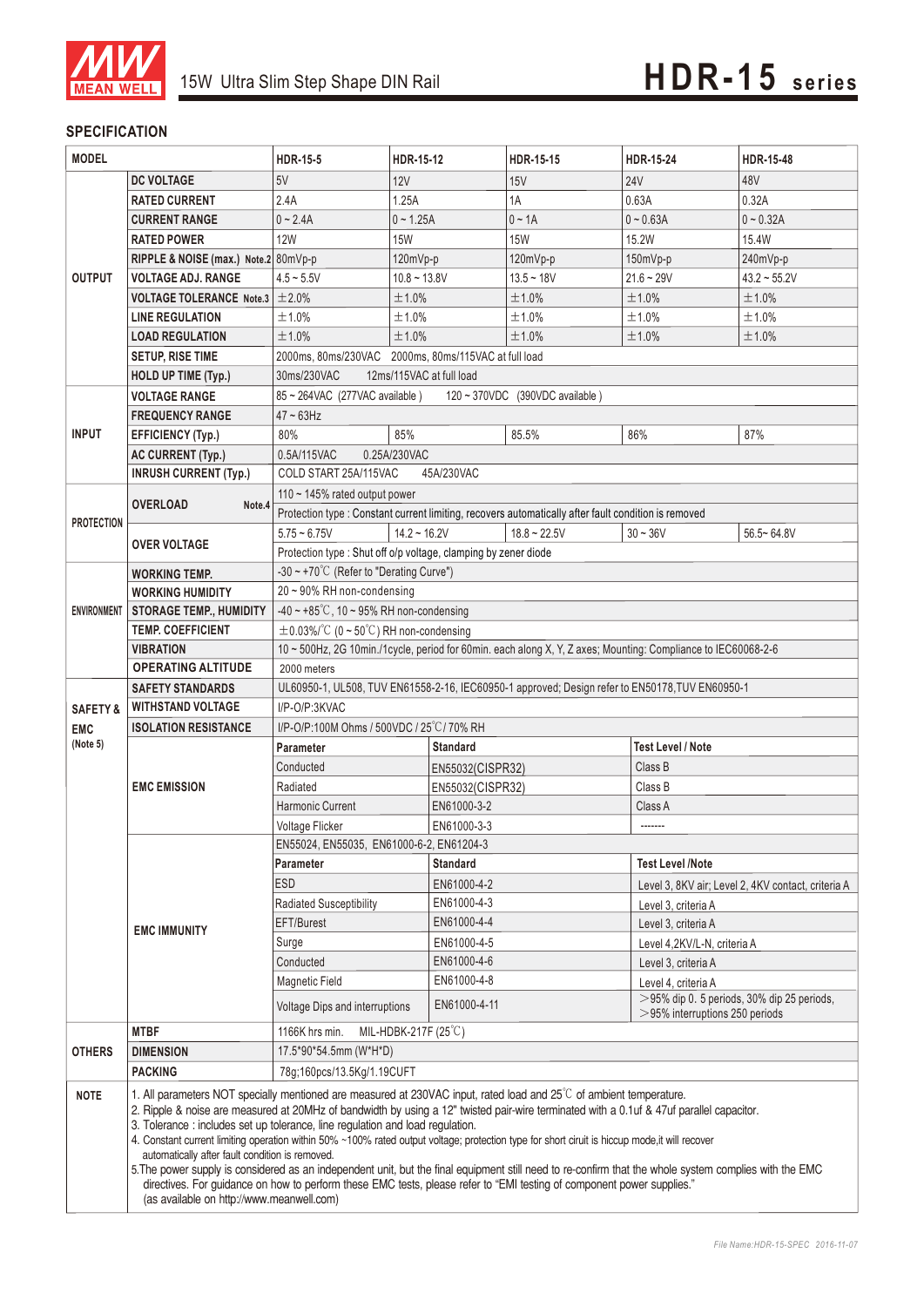

# 15W Ultra Slim Step Shape DIN Rail **HDR-15 series**